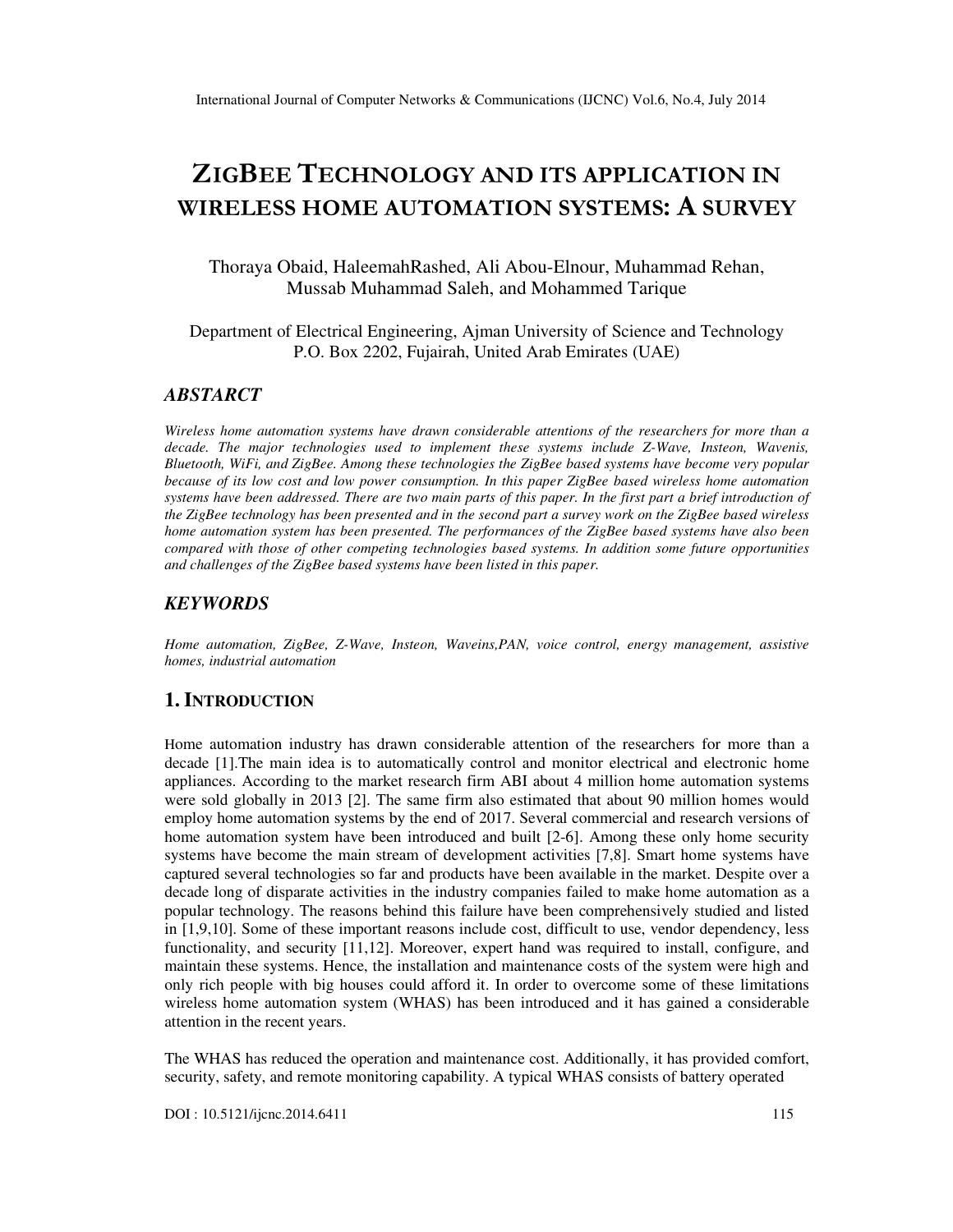low power wireless sensors and actuators attached with the home appliances. These sensors and actuators are connected to a backbone wireless network. The availability of cheap sensors, actuators, and wireless modules has succeeded to make WHAS popular and affordable. It has also reduced the gap between the luxury and mass market segmentations of home automation systems. However, WHAS has some limitations too. These limitations arise due to the hostile radio channel, resource limitation, and mobility. Despite these limitations several organizations and companies have developed WHAS for numerous diversified applications [13,14]. Some of the applications include light control, Heating Ventilation and Air Conditioning (HVAC) control, smart surveillance, automated home security, appliance control, smart water supply and irrigation, smart metering, energy regulation, and assistive home. The primary motivations behind these applications include energy saving, improved security, occupant safety, comfortable, and convenient living. The secondary motivations include reducing the operation and maintenance costs of the home appliances, increasing life-time of the same, saving natural resources (i.e., diesel, petroleum etc.), and reducing the greenhouse gases.

The WHAS industry has changed drastically since the introduction of cheap computers and laptops. Moreover, revolutionary developments in the software industry have made the user interface of the WHAS cheap and user friendly [15]. Now-a-days, WHAS can be monitored and controlled from a remote location at any time. There have been many solutions proposed for wireless home automation industry in the past few years. Some of them include Z-wave [16], Insteon [17], Waveins [18], Bluetooth [19], WiFi [20], and ZigBee [21]. In this work we have focused on the ZigBee based WHAS. We have conducted a comprehensive survey work on the ZigBee based WHAS and we presented the summary of this survey work in this paper. This is main contribution of this paper. In addition a comparison of the ZigBee technology based WHAS with other competing technology based systems has also been presented in a later section of this paper. The rest of the paper is organized as follows. Section 2 presents a brief introduction to the ZigBee technology. Section 3 contains a comparison of the ZigBee with other existing technologies. Section 4 contains a comprehensive survey work on the ZigBee based WHAS. Section 5 contains the limitations and challenges of the ZigBee technology. Finally, this paper is concluded with section 6.

# **2. THE ZIGBEE TECHNOLOGY**

A comprehensive description of the ZigBee protocol can be found in the literatures [21,22]. We have presented only a partial description of the ZigBee protocol in this section so that the readers have enough background to understand the rest content of the paper. The ZigBee technology was introduced by the ZigBee Alliance [21]. The ZigBee technology has evolved based on a standardized set of solutions called 'layers'. These optimally designed layers have provided the ZigBee with unique features including low cost, easy implementation, reliable, low power, and high security.

The ZigBee was built on top of IEEE 802.15.4 standard [22]. The IEEE 802.15.4 standard defines the characteristics of the physical and Medium Access Control (MAC) layers for Wireless Personal Area Network (WPAN). Taking this standard as a "chassis" the ZigBee Alliance has defined the upper layers in the ZigBee standard. Devices are the main components of the WPAN. The devices have been categorically defined as (a) physical type, and (b) logical type. The physical type devices have been further classified into two types namely Full Function Device (FFD) and Reduced Function Device (RFD). Any device may act as a sensor node, control node, and composite device irrespective of its type. Only the routing functions of a network are performed by the FFDs. Depending on their locations in a network the FFDs may have one or more child devices and they perform routing functions for these child devices. The RFDs do not perform routing function in a network and hence they cannot have any child device.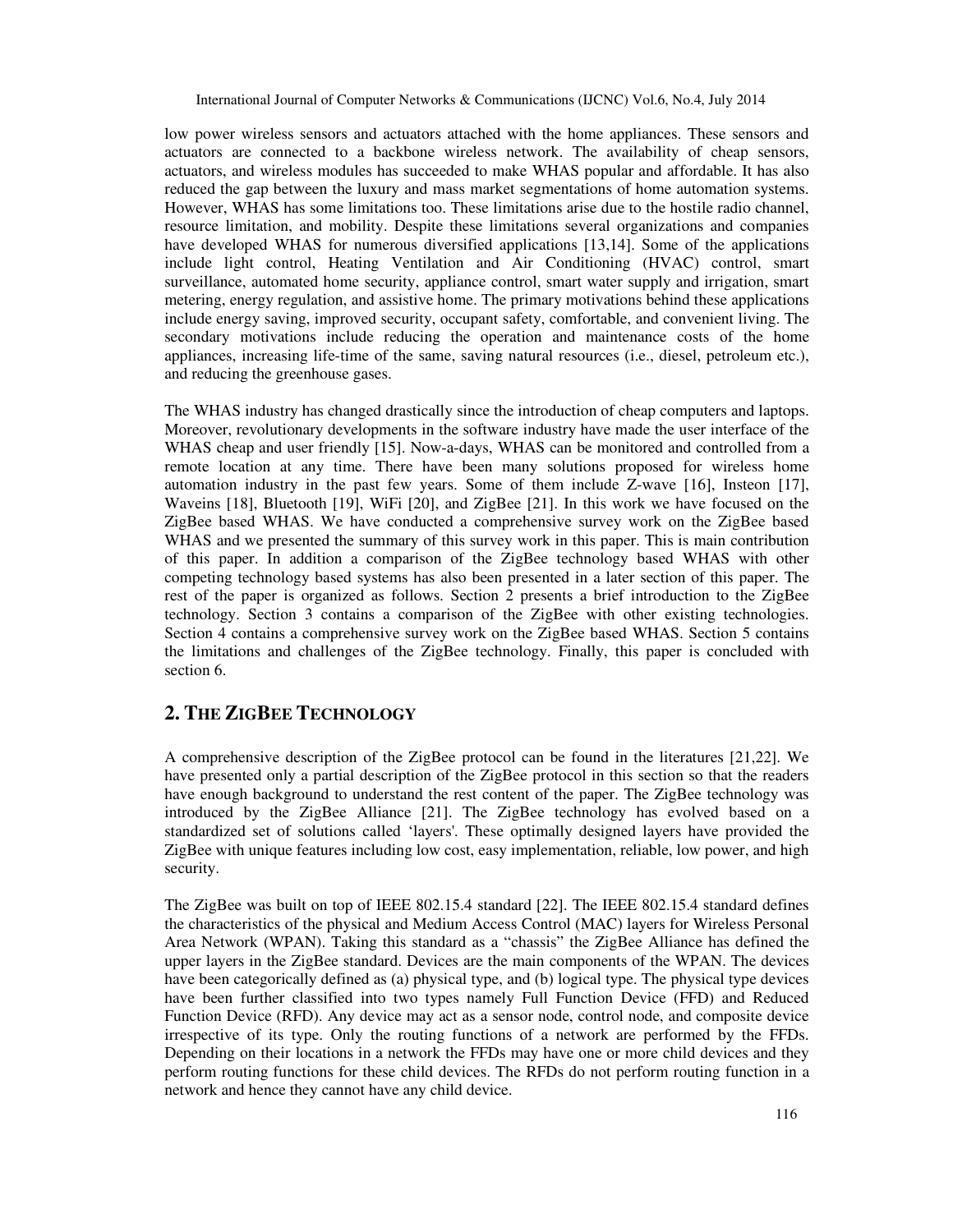The logical type devices have been further classified as three types namely coordinator, router, and end device. Among these logical devices the coordinator is the most capable device, which forms the root of the network tree. There should be exactly one ZigBee coordinator in a network to initiate the formation of a network tree. It also acts as a bridge to other networks. The ZigBee end devices possess limited functionality to communicate with a coordinator or a router only; it cannot relay data for other devices. Due to this limited functionality the end devices can "sleep" for a significant amount of the time and hence can enjoy a long operating life.



Figure 1: The ZigBee and IEEE 802.15.4

The protocol stacks defined by the ZigBee Alliance with respect to IEEE 802.15.5 standard protocol stacks are shown in Figure 1. The ZigBee architecture includes the Application Support (APS) sub-layer, ZigBee Device Object (ZDO), and user-defined application profile(s). The APS sub-layer's responsibilities include maintenance of some tables, which contain information used to enable matching and establish communication among the devices. During the discovery phase these tables are also used by a device to identify other devices that operate in the operating space. The ZDO determines the nature of the device (i.e., coordinator or FFD or RFD) in a network. It also replies to binding requests while ensuring asecured relationship between two devices. The user defined application refers to the end device that conforms to the ZigBee Standard.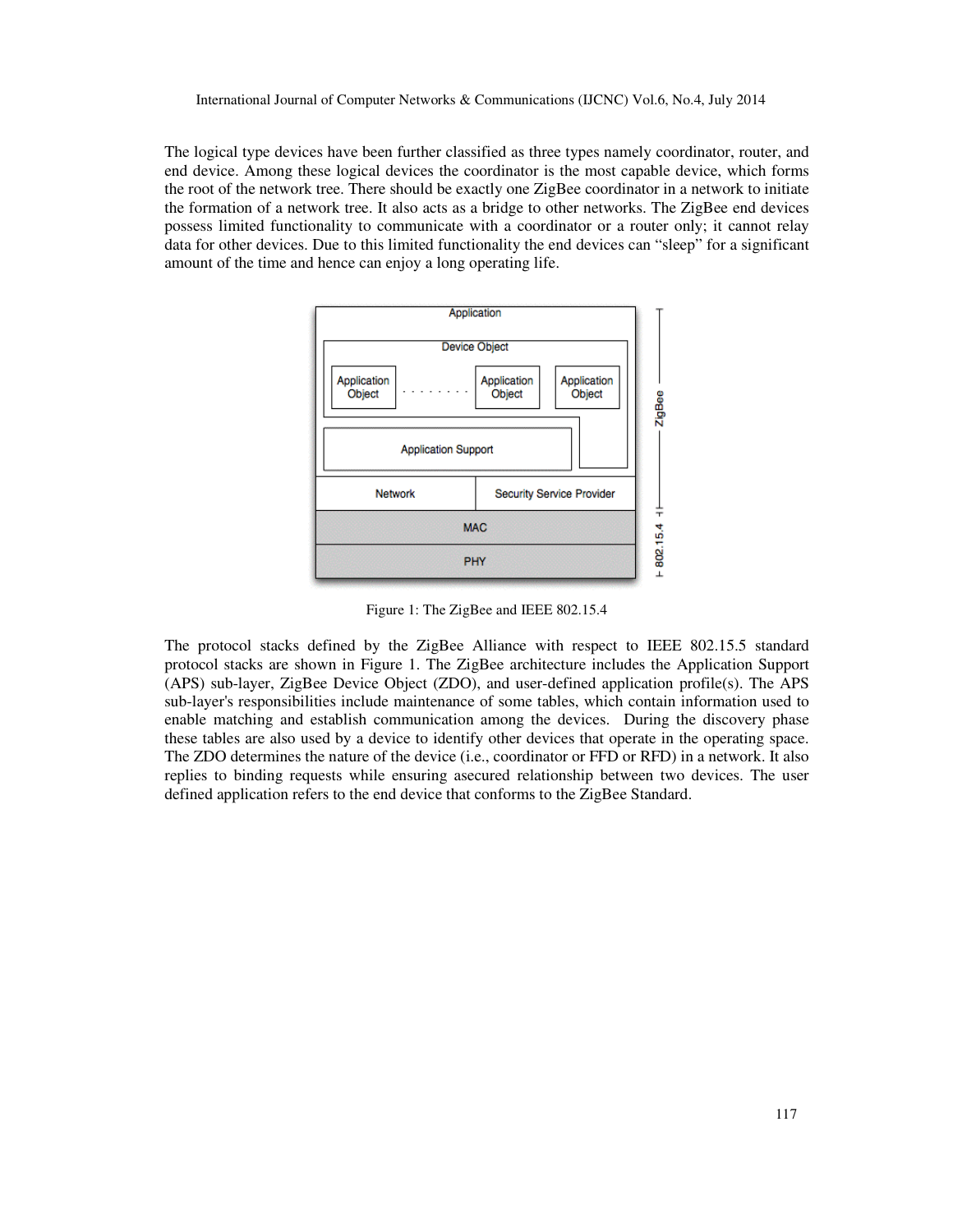

Figure 2 Network topologies of ZigBee network (a) star, (b) Tree, (c) mesh

The network layer assists the network to grow. This layer can handle a network consisting of up to 64000 nodes. The physical layer accommodates a high level of integration by using direct sequence technique. The Medium Access Control (MAC) layer permits to form several topologies without introducing complexity. The ZigBee devices have 64-bit addresses, with an option to enable shorter addresses to reduce packet size, and work in either of the two addressing modes namely star and peer-to-peer as shown in Figure 2. Some of the other technological features of the ZigBee have been listed in Table 1.

| Parameter                 | Value                                    |  |  |  |  |
|---------------------------|------------------------------------------|--|--|--|--|
| Data Rate                 | 250 kb/s, 40 kb/s, and 20 kb/s           |  |  |  |  |
| Topology                  | Star or Peer-to-Peer                     |  |  |  |  |
| Addressing                | 16-bit (short) or 64-bit (extend)        |  |  |  |  |
| Multiple Access Technique | with<br>Carrier Sense Multiple<br>Access |  |  |  |  |
|                           | Collision Avoidance (CSMA/CA)            |  |  |  |  |
| Frequency                 | 868 (Europe)                             |  |  |  |  |
|                           | 915 MHz (North America)                  |  |  |  |  |
|                           | 2.4 GHz (Worldwide)                      |  |  |  |  |
| Range                     | $10-20$ meter                            |  |  |  |  |
| Channels                  | 11 channels (868/915 MHz0)               |  |  |  |  |
|                           | 16 channels (2.4 GHz)                    |  |  |  |  |

Table 1: Features of the ZigBee technology

Two modes of communication are used in a ZigBee network namely (a) beacon mode, and (b) nonbeacon mode. The beacon mode is used by a battery operated coordinator to save power. A device waits for the beacons that are periodically transmitted by the coordinator and looks for the messages addressed to it. If the message transmission is complete, the coordinator sets a schedule for the next beacon for this device. After knowing the schedule for the next schedule the device can go to sleep. On the other hand, the non-beacon mode is used by a mains-powered coordinator. All devices in a mesh network know the schedule to communicate with each other and they need to wake up at a scheduled time so that they do not miss the beacon. Hence, a quite accurate timing circuit needs to be associated with the devices. It means that there will be an increase in power consumption. The non-beacon mode communication is suitable for applications such as smoke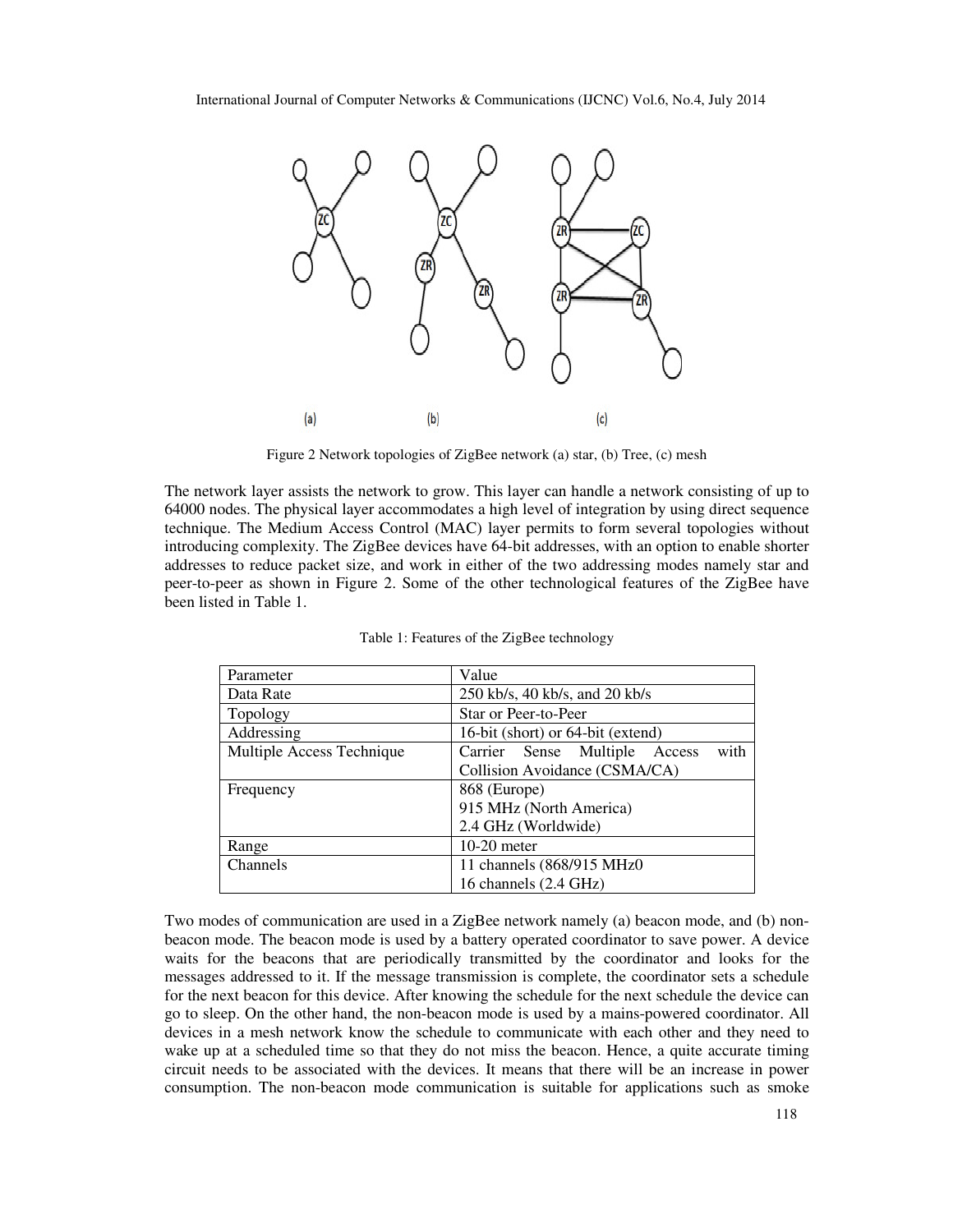detector and burglar alarm applications where devices 'sleep' nearly almost all the time. Till now ZigBee has found numerous applications. Some of these applications include smart energy network, home entertainment and control, monitoring and controlling industrial plant, health care, and home automation. In this work, we limit this effort only to the home automation system application.

# **3. RELATED TECHNOLOGIES**

The competing technologies of the ZigBee are Z-wave, Insteon, Waveins, Bluetooth, and WiFi. A comparison of these technologies has been presented in Table 2.

| Technology           | Z-Wave          | Insteon         | Waveins         | Bluetooth       | WiFi             | ZigBee        |
|----------------------|-----------------|-----------------|-----------------|-----------------|------------------|---------------|
| Frequency            | 868 MHz         | 904 MHz         | 433 MHz         | 2.4 GHz         | $2.4$ GHz        | 868 MHz       |
|                      | 908MH           |                 | 868 MHz         |                 | 5 GHz            | 915 MHz       |
|                      | 2.4 GHz         |                 | 915 MHz         |                 |                  | $2.4$ GHz     |
|                      |                 |                 |                 |                 |                  |               |
| Modulation           | <b>FSK/GFSK</b> | <b>FSK</b>      | <b>GFSK/PSK</b> | <b>FHSS</b>     | QPSK             | <b>BPSK</b>   |
|                      |                 |                 |                 |                 | <b>COFDM</b>     | O-QPSK        |
|                      |                 |                 |                 |                 | QAM              |               |
| Error Control        | $CRC(8-bit)$    | <b>CHECKSUM</b> | <b>BCH</b>      | CRC (16- bit)   | $CRC(32-bit)$    | $CRC(16-bit)$ |
| Range                | 30-100m         | 45m             | 200-1000m       | 10 <sub>m</sub> | 100 <sub>m</sub> | $10m-100m$    |
| Network size         | 232             | 256             | unknown         | 8               | 2007             | 64000         |
| Power<br>Consumption | Low power       | <b>NA</b>       | Ultra-low       | Medium          | High             | Very Low      |

| Table 2: Comparison of different WHAS technologies |  |  |  |
|----------------------------------------------------|--|--|--|
|----------------------------------------------------|--|--|--|

The Z-wave is a wireless solution developed by Sigma Design and it is promoted by the Z-wave alliance [16]. The main applications of the Z-wave are in residential and light commercial environment. The purpose of the Z-Wave is to support a reliable transmission of short messages from a control unit to one or more nodes in a network. The Z-Wave network operates in the 900 MHz ISM band. It can support a data rate up to 64 kbps by using Binary Frequency Shift Keying (BFSK) modulation.

Insteon is a home automation solution developed by Smart Labs and promoted by the Insteon Alliance [17]. The Insteon defines mesh topology by using radio frequency (RF) link and power line link. The nodes can support either RF links or power line links. They can also support both types of communication. Insteon operates in the 904 MHz frequency band. It can support a data rate up to 38.4 kbps by using Frequency Shift Keying (FSK) modulation. It also supports multihop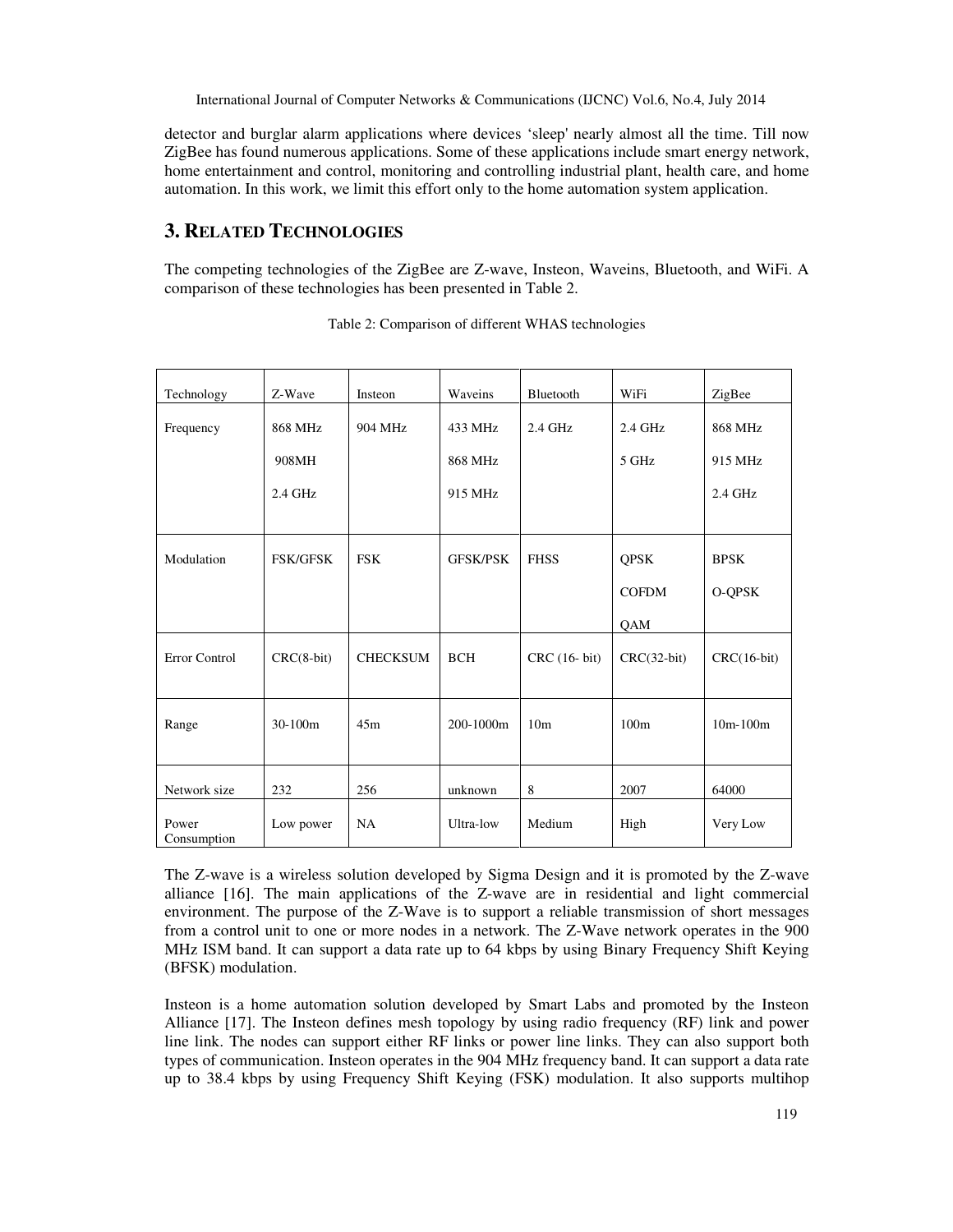communication in order to increase the coverage area. But, the maximum number of hops that data can travel is limited to four.

Waveins is a low power wireless protocol developed for controlling and monitoring home appliances. It is currently managed and promoted by Wavenis Open Standard Alliance [18]. This protocol defines physical, link, and network layers. Wavenis services can be accessed from the upper layer through an application programming interface. Like Insteon the operating frequencies of Waveins are in the ISM Band (i.e., 433 MHz, 868 MHz, and 915 MHz in Asia, Europe, and United States respectively). The maximum data rate offered by Waveins is 100 kbps. Gaussian Frequency Shift Keying (GFSK) and Fast Frequency Hopping Spread Spectrum (FHSS) radio technologies are used in Waveins.

Bluetooth, a standard maintained by Bluetooth Special Interest Group (SIG), primarily designed for short range Personal Area Network (PAN) applications [19]. It uses low power and low cost transceiver. Bluetooth uses a special radio technology called Frequency Hopping Spread Spectrum (FHSS), which uses up to 79 frequencies during the hopping. Bluetooth provides a way to connect and exchange information among devices including mobile phones, telephones, laptops, personal computers, digital cameras, and video game consoles.

WiFi was introduced by WiFi Alliance [20]. The main target of WiFi was to replace the wires of local area network (LAN) and hence to reduce the network operation and maintenance costs. Almost all certified products that belong to a wireless local area network may be connected to a WiFi network. The ever dropping cost of wireless chipsets for WiFi network has helped this technology to occupy a mass market segmentation of the wireless industry. The WiFi technology is backward compatible and it is a global set of standard. Hence, a compatible device can be connected to a WiFi network located anywhere in the world. The operating range of WiFi network is very limited (i.e., 32 meter indoors and 95 meter outdoors). The range of WiFi network is the main cause of its limited applications that include inventory tracking machine, bar code reading, and retailing.

There are also some other emerging home automation technologies that compete with the ZigBee technology. One of them is the IP-Based solution, which has been initiated by the Low Power Wireless Personal Area Network Group of Internet Engineering Task Force (IETF). This working group has defined mechanism for transmission of IPv6 packets on top of IEEE 802.15.4 networks. This type of network has been named as LowPAN [23]. The LowPAN follows the mesh topology and a routing protocol is used for its operation. The work on LowPAN is still in its infancy level and it is predicted that it will be an emerging technology for WHAS in a near future.

Another home automation technology, originated in Germany, is EnOcean. This technology has been introduced by Enocean Alliance [24] for building automation and it has been standardized as ISO/IEC 14543-3-10 in 2012. This standard is based on the philosophy of "No Wire, No Battery, and No Limit". This standard defines the physical, data link, and network layer. The EnOcean uses an innovative technology called 'energy harvesting' because in this technology a device generates its own energy to operate. Hence, the EnOcean compliant sensors and light switches can operate without batteries. This main advantage of the EnOcean has opened up a huge potential market in the automation industry. The radio signals from these sensors and switches can be transmitted wirelessly over a distance of up to 30-300 meters depending on the locations of deployment. The transmission frequencies used for the devices are 902 MHz, 868.3 MHz, and 315 MHz.

Ultra-wideband (UWB) [25] is also a potential candidate for WHAS. Like the ZigBee this technology also consume a very low power. Originally, the UWB was introduced for radar imaging. But, it is now considered a suitable technology for other applications like target sensor data collection, precision locating, and tracking applications. It can transmit information which is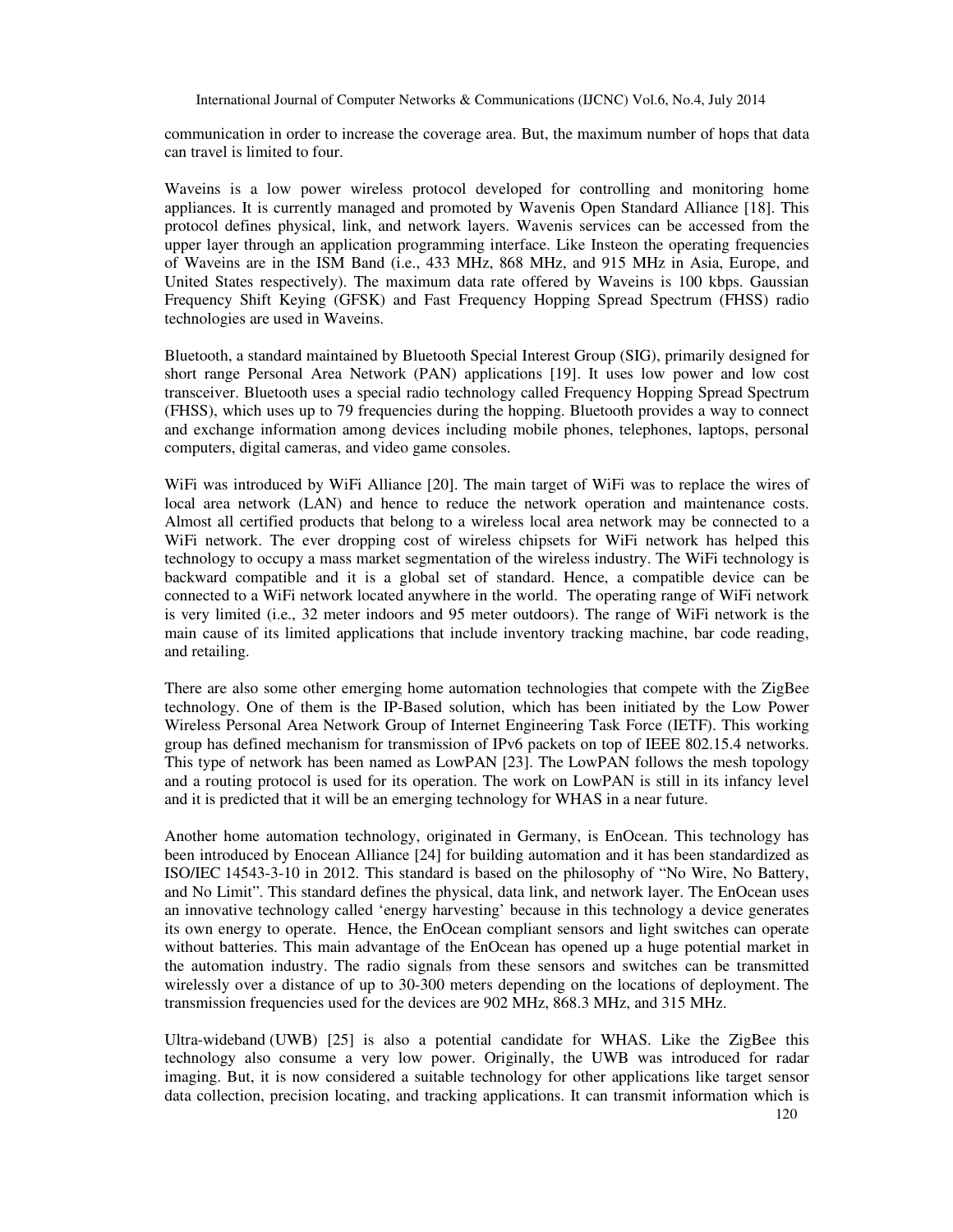spread over a large bandwidth (>500 MHz). The UWB can support a network consisting of up to 8 devices.

# **4. THE ZIGBEE BASED WIRELESS HOME AUTOMATION SYSTEMS**

In this section the survey work on the ZigBee based WHAS is presented. Many applications of the ZigBee based WHAS have been proposed in the literatures. These applications can be loosely categorized into four major classes namely (a) security[26-28], (b) smart surveillance [29-34], (c) energy management [35-39], and (d) assistive home [40-47].

In security applications WHAS has been proposed to ensure security of a home. One of the early experimental ZigBee based home security system has been proposed in [26]. This system is capable of monitoring door and window, smoke, gas leak, and water flooding in a home from a remote location. Some simple control systems (i.e., operating a valve and sending signal to security network) have also been associated with this application. The security alarming system has been implemented by using ZigBee chip called MC13192 and low power consumption micro-controller called MSP430F135. The system also supports Web interface so that a user can access the system remotely to control, search, and review record. The proposed system was configured by using an LCD panel.

Another similar system has been proposed in [27].The proposed system has been developed for automatic door opening and closing, temperature monitoring, gas detection, and light control. Three technologies namely RFID, ZigBee, and GSM have been used to implement the system. Controlling light and fan has been implemented by using GSM so that these home appliances consume minimum power. Temperature monitoring system has been developed by using GSM technology.

Intelligent home automation system (IHAM) has been presented in [28] to ensure security at home. The system uses PIC microcontroller with ZigBee wireless communication technology, speech recognition technique, and GSM network. The home automation system is used to control all lights and electrical appliances in a home or office using voice commands with the help of HM2007 chip. In this work the authors have presented the overall framework for hardware and software to implement the system. The proposed system has also integrated a security warning system with it so that the users can be warned about the fire hazards. This warning system has been implemented by using a smoke sensor and GSM Module. The system is able to send an SMS to the user if smoke is detected.

In intelligent surveillance applications WHAS has been used to monitor the activities at home. Some of these systems also allow a user to do the same from a remote location. One such system based on the ZigBee has been designed in [29]. The system transmits periodic data from a location information service to determine the current position of a user. The proposed system consists of three components namely indoor position system (IPS-M), indoor position system-infrastructure (IPS-I), and indoor position system-gateway (IPS-G). The IPS-I device periodically transmits active beacons to an IPS-M device to estimate distances. The authors have claimed that the proposed system performs better than a passive mobile system. The IPS-M receives wireless signals from an IPS-I to track an IPS-M.

In a similar work [30] Digital Living Network Alliance (DLNA) compliant digital home appliances have been addressed. According to the authors DLNA compliant devices will be become widespread in the near future. Hence controlling these devices by using sensors via some networks has become an important issue now. The authors have also claimed that the ZigBee technology can be considered a suitable solution for such type of network. To interconnect DLNA compliant home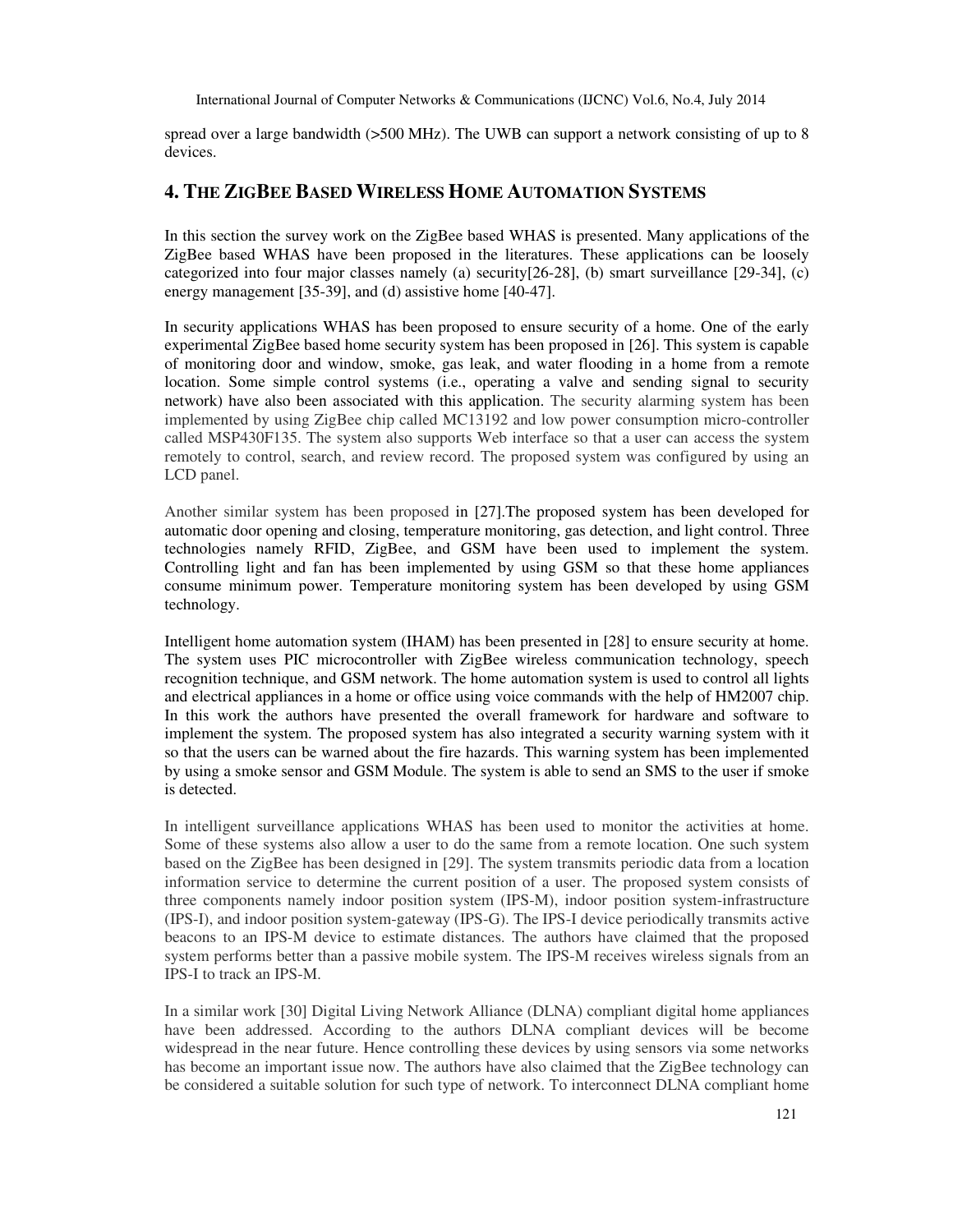appliances with a ZigBee network a Gateway is necessary. The authors have proposed the architecture of such Gateway. They also proposed an energy efficient method for controlling the sensor network. This kind of energy efficiency has been achieved by using dynamic switching between unicast and broadcast in the sensor data collection method. The authors have proved that the proposed system is power efficient by measuring the power consumption in the network.

Another home network gateway based on the ZigBee technology has been proposed in [31]. The system has realized the connection of low rate wireless home network and Internet. A user can control the home appliances through the proposed home network gateway. This was one of the earliest works to depict that the home appliances could be controlled from a remote location via Internet. The hardware and software used to design the home gateway and device nodes have also been presented in the same work.

Another similar wireless remote monitoring for home security has been proposed in [32]. In this work a real time surveillance of the home security was developed based on variety of sensors, the ZigBee technology, and GSM/GPRS network. The proposed system can send abnormal images and warning messages through MMS and SMS. The system can also receive remote instruction to monitor and control the household appliances. The reliability of the proposed system has been tested and the authors have claimed that the proposed system can successfully guarantee home security for a remote user. The experimental result shows that the system has remote surveillance capability to ensure home safety with high availability and reliability.

A ZigBee wireless sensor networks of star topology has been proposed for wireless intelligent home system in [33]. The proposed system is suitable for a typical small home network. The system can be remotely monitored and controlled by using GSM module. The system is composed of the following three main components: (i) home server with GSM module, (ii) intelligent environment detection sensor modules, and (iii) intelligent home appliances. The concepts and the architectures of the proposed system have been discussed in the same work. The system has been tested to ensure its remote alarming and control ability.

Another wireless home automation system based on the Internet of Things and the ZigBee wireless sensor network technology has been proposed in [34]. The authors have implemented the system by using Texas Instruments MCU device LM3S9B96, which is based on the ARM Cortex-M3 based controller. The entire system can run on the  $\mu$ C/OS-II embedded real-time multitasking operating system. Users can access this system by using a dynamic webpage of LwIP TCP/IP protocol stack or GSM SMS. By using this system a user can monitor and control the environmental parameters such as temperature, humidity, meter readings, and light of a home. The system is also able to monitor and control the home appliances like light, air conditioner, and heater.

In energy management applications WHAS has been used to save energy consumed in a home. This energy saving is achieved by controlling the electrical and electronic home appliances. One such ZigBee based power monitoring system (PMS) has been reported in [35]. In addition to ZigBee wireless communication the PMS also utilizes Digital Signal Processing (DSP), and Web services. This work possesses the novelty of integrating ZigBee, DSP, and Web Services technologies together. The DSP has been used for the computation of real-time power parameters. The Web Services are used for the communication infrastructure among distributed systems across a network. The proposed system has been constructed, tested, and validated for the power management of a campus. The test results show that the functions of the proposed PMS comply with the designed objectives. The proposed system also demonstrates good performances in direct load control and in transmission of warning message.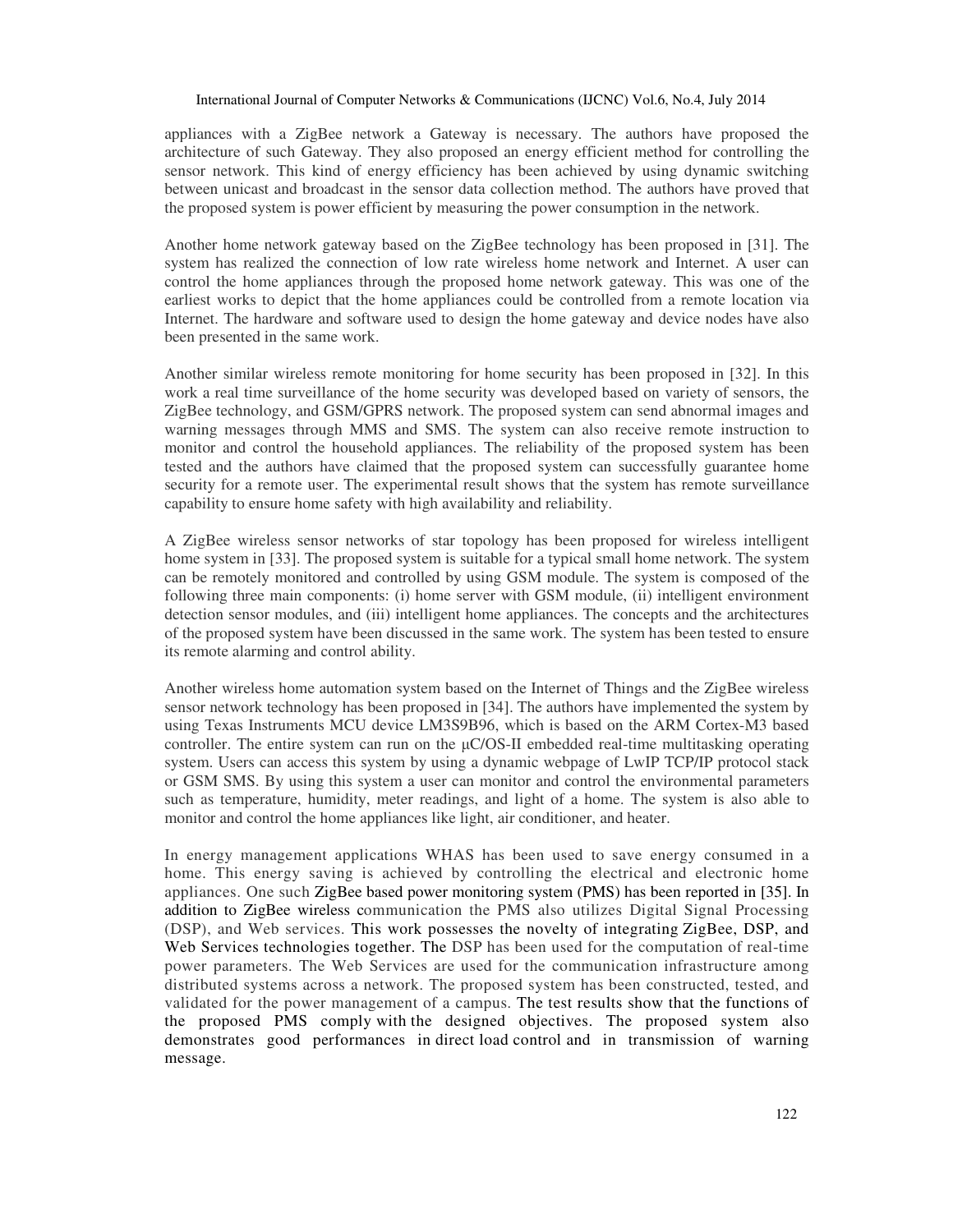Some of the ZigBee based energy efficient system has been targeted to control the power of electric outlets for saving energy. One such work has been proposed in [36]. The proposed system can also measure the currents drawn by electric outlets. The system has been implemented by using an embedded board and the ZigBee technology. This proposed system has two main components namely ZigBee control module and the server module. The ZigBee control module consists of several controllable outlets, a current measurement circuit, a ZigBee transmitter, a ZigBee receiver, and a micro control unit. The measurement circuit measures the current drawn by the electric outlets and it sends a signal to the server module through the ZigBee transmitter. The data of the current and voltage are stored in an embedded board. The proposed system can detect any overload and can send a message to the circuit breaker to safely turn OFF the power. Visual Basic has been used to design the user interface so that a user can easily operate the system.

In order to overcome the architectural limitations of wireless sensor network a ZigBee based intelligent self-adjusting sensor (ZiSAS) has been introduced in [37]. Due to the architectural constraints of wireless sensor networks there is a trade-off between the performance and cost. Sometimes, wireless sensor based home automation system cannot be effectively implemented in home environments. In order to overcome this limitation ZiSAS has been proposed. The ZiSAS uses a situation-based self-adjusting scheme. Hence, ZiSAS is an event driven self-adjusting sensor network implemented by using hardware and middleware. The proposed system has been tested in a real test-bed. The experimental results show that the proposed system reduces energy consumption in a home.

In many industrial applications the cost of a wireless sensor network is not an important factor. It is more important to deploy the network in rapidly changing application environments and design requirements. In this regard two major issues are (a) to rapidly construct application software for different design requirements, and (b) to operate the system smoothly. One such rapidly deployable system has been reported in [38]. An automatic embedded software generation framework has been proposed in this work that can rapidly create and evolve ZigBee applications. The framework consists of several major modules namely (a) pattern extraction, (b) code generation, and (c) architecture mapping. The authors have provided an embedded software development framework that integrates the heterogeneous readers and sensors interfaces with an optimal energy control model to enhance the quality of digital home living environments. The proposed framework allows rapid deployment of the supporting software for a suite of energy control and sensing devices aiming not only at energy saving but allowing individual residents to monitor their energy usage at any time. The authors have claimed that the proposed tool has successfully completed the goal to control the comfort level at home with minimum amount of energy consumption.

In [39] the authors have suggested the requirements for an appropriate technology for automation system. They have claimed that selection of an appropriate technology for home and industrial automation systems should be based on low cost, easy placement and installation, easy extension, comfort benefits, and mobile device connectivity. An energy aware home automation system satisfying all these requirements have been proposed in [39].The proposed system can control load and hence can save energy. This ZigBee based system is used for remote controlling and monitoring of various home loads/appliances. The ultimate objective is efficient power utilization through real time power level indicator with the help of a PC-based GUI application. The authors have investigated various performance parameters such as latency, received signal strength indicator (RSSI) value, and round-trip delay time (RTD). They also have compared the proposed ZigBee based system with that of a Bluetooth based system. The results show that the ZigBee based system can save more energy compared to its Bluetooth counterpart. A comparative study of different wireless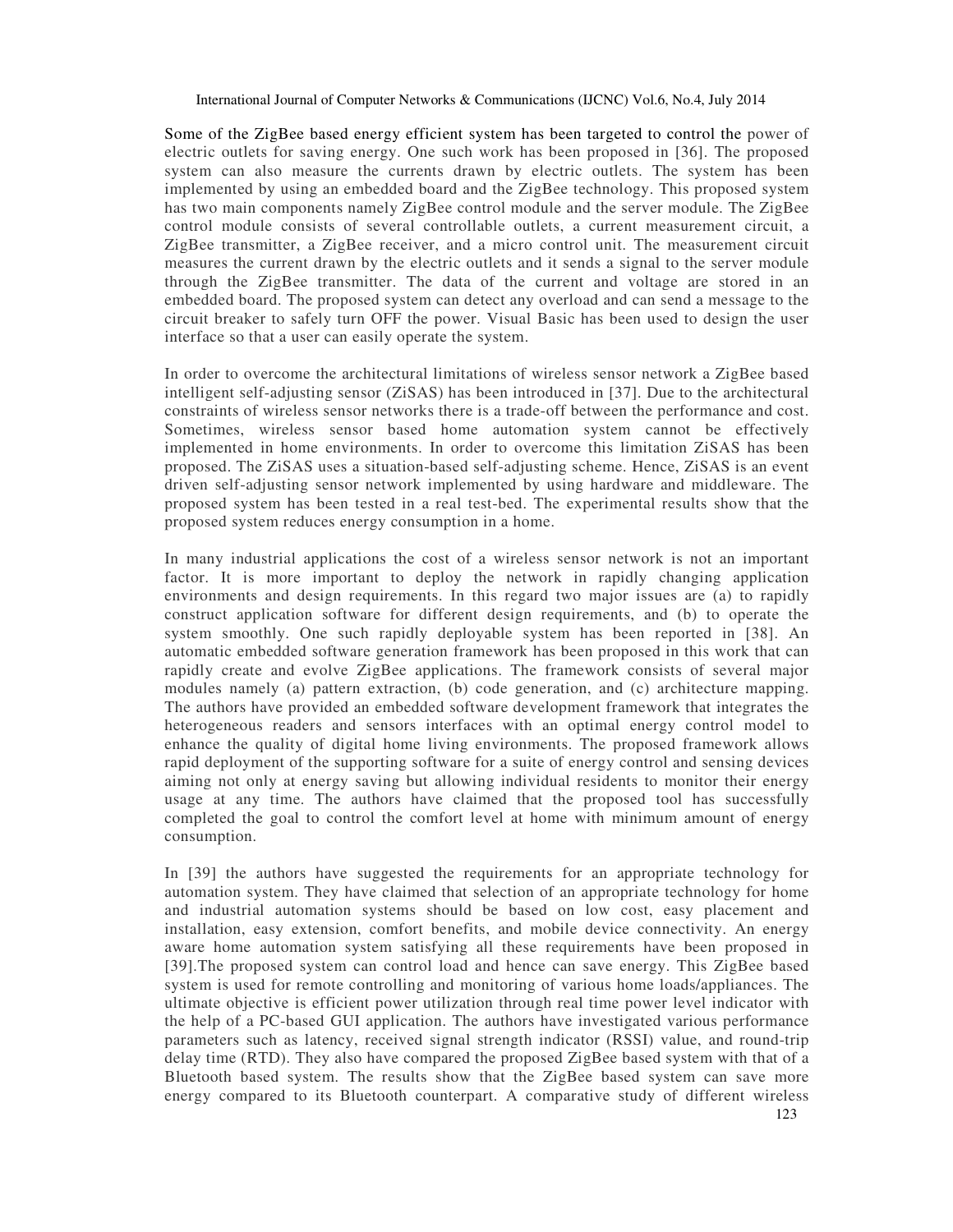protocols such as ZigBee (over IEEE 802.15.4) and Bluetooth (over IEEE 802.15.1) has been investigated in the same work. The objective of this work is to investigate the suitability of different technologies and select the best one for home automation. The home automation system presented in this work is based on ZigBee has been proposed for remote controlling and monitoring of various loads/appliances. The ultimate objective is to ensure efficient power utilization through real-time power level indicator with the help of a PC-based GUI application. The authors have claimed that the ZigBee based system performs better compared to its Bluetooth counterpart in terms of latency, RSSI value, and RTD.

In assistive applications WHAS has been proposed to assist the old people and people with disability. One such ZigBee based assistive WHAS has been presented in [40]. The proposed system is based on a voice control system. The system has integrated a voice recognition module with a ZigBee based network. The recognized messages sent by the module are routed to electronic devices located in the home. In this work SI-ASR (Speaker-Independent Automatic Speech Recognition) has been used. The proposed system does not require any training and recording of the words. This speech recognition system has been used to implement the human computer interaction to realize multiple menu selection functions. A novel speech recognition method has been used for ordering songs stored in a SD memory card. To improve the accuracy of the system three control methods have been proposed namely speech recognition control, button trigger mode, voice password trigger mode, and circle recognition mode. A user can choose a mode depending on the condition. A prototype of speech recognition module has also been presented in the same work. The authors have provided some experimental results to validate the basic functions of the proposed system. It has been shown that the system is easy and flexible for people, especially the old people and people with disabilities.

A low power voice control system for home automation system has been proposed in [41]. The motivation behind this work is to provide supporting systems for the elderly and the disabled people. The system is based on the recognition of voice commands and it uses low-power RF ZigBee wireless communication module. The home automation system is intended to control all lights and electrical appliances in a home and office using voice commands. The ZigBee technology has been used to receive the voice command and send the voice data to an ARM9 controller. The controller then converts the voice into a required format and sends the data through a ZigBee network to another ZigBee module and micro controller attached with the devices. Based on the received message the system can either turn ON or OFF the devices. The proposed system has been extended to include a multimedia streaming, in which Differential Pulse Code Modulation (DPCM) compression algorithm has been used to compress the speech data by half.

Another foolproof solution to control the home appliances via voice commands for physically challenged people has been proposed in [42]. In the proposed system the voice command is sent wirelessly to a personal computer. A fault identification system has been incorporated in the proposed system to monitor the exact status of the home appliances. By using this fault detection system a user can ensure that the home appliances had gone exactly ON or OFF or undergone fault. The authors claimed that the proposed system has some advantages because it receives status information from the load end. But, the other previously proposed systems get the status from the user end. This end user data may provide a false indication when power supply is not available for a particular load or when load get open circuited due to wire discontinuity or open fuse condition. User screen navigation, voice output of the current screen information, and status of the automated appliances enable visually impaired person to control their home appliances. Navigation of the screen by using voice commands enables person with disability to control their home loads like a normal person. Low cost ZigBee has been usedto provide wireless environment and RFID has been used to provide secured authentication. Each home load is controlled by two commands namely ON and OFF. The proposed system has been tested to handle 20 loads such as mixer, grinder, TV, refrigerator, fan, light, and air conditioner. Forty voice commands have been used to test the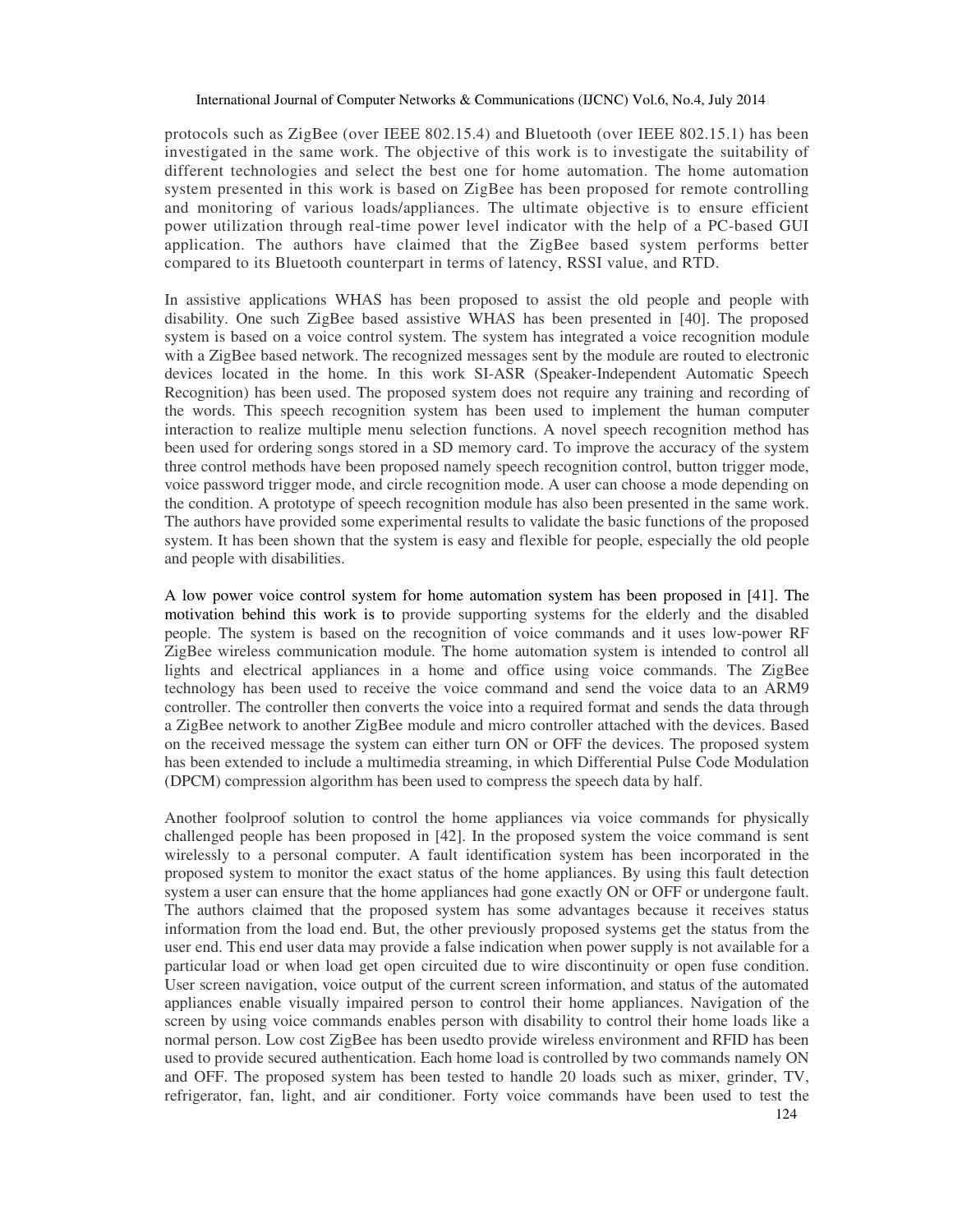system. When a user creates own profile and automates the load, the speech recognition system can successfully recognize the voice with an accuracy of more than ninety percent. The user can allow other people to use the system with the same profile. The success rate for this case is seventy five percent.

Another similar ZigBee based voice controlled WHAS has been proposed in [43]. The system is based on recognition of voice commands and it uses low-power RF ZigBee wireless communication modules. The home automation system is intended to control all lights and electrical appliances in homes and offices using voice commands. The verification tests include voice recognition response test, indoor ZigBee communication test, and the compression and decompression tests of DPCM speech signals. The tests involved a mix of 35 male and female subjected to different English accents. Thirty five different voice commands were sent by each person. Thus the test involved sending a total of 1225 commands and 79.8% of these commands were recognized correctly.

In another recent work [44] a voice controlled ZigBee based secured home automation system has been proposed for people who are living alone and who are living with disability. In the proposed system a voice recognition chip HM 2007 has been used. The chip can recognize 20 words and each word has duration of 1.92 second. The 8051 microcontroller (AT89S51) has been used to implement the system. The authors also claimed that the proposed system is itself a secured one because of the voice recognition system.

Another similar work has been presented in [45].The proposed system in [45] allows controlling of devices using voice commands and reduces user interaction with system directly. This System uses SAPI (Speech Application Programming Interface), which is a Microsoft Application to enable voice recognition. This system contains three main components: (i) intelligent home server with ZigBee module, (ii) intelligent environment detection sensor modules, and (iii) voice command controlling module. The various features of the system include turning any home appliances or devices, playing media applications, downloading RSS feeds, and sending mail. The authors also proposed some architecture to connect the system with the internet so that any device eventually can be used to control and monitor the devices.

A voice command and touch screen based home automation system has been proposed in [46]. The system has been tested and verified. The verification tests include voice recognition response test, touch screen response test, and indoor ZigBee communication test. A touch of symbol on screen can control the home appliances using the ZigBee technology. The home devices can be operated remotely. It can be used at home, industry, hotels, shopping malls, and process control systems. This system is mainly implemented for multi-disabled people using voice recognition and touch screen technology. Automatic Speech Recognition (ASR) engines through Microsoft speech APIs has been used in this system. The system is implemented by using TFT touch screen.

A similar system has been built and implemented in [47]. The proposed system can recognize voice commands and it uses low-power RF ZigBee wireless communication modules to control the lights and electrical appliances in a home and office using voice commands. The system has been tested and verified. The tests involved a mix of ten male and female subjects with different languages. Seven different voice commands were sent by each person. The test results involved sending a total of 70 commands and 80.05% of these commands were recognized correctly.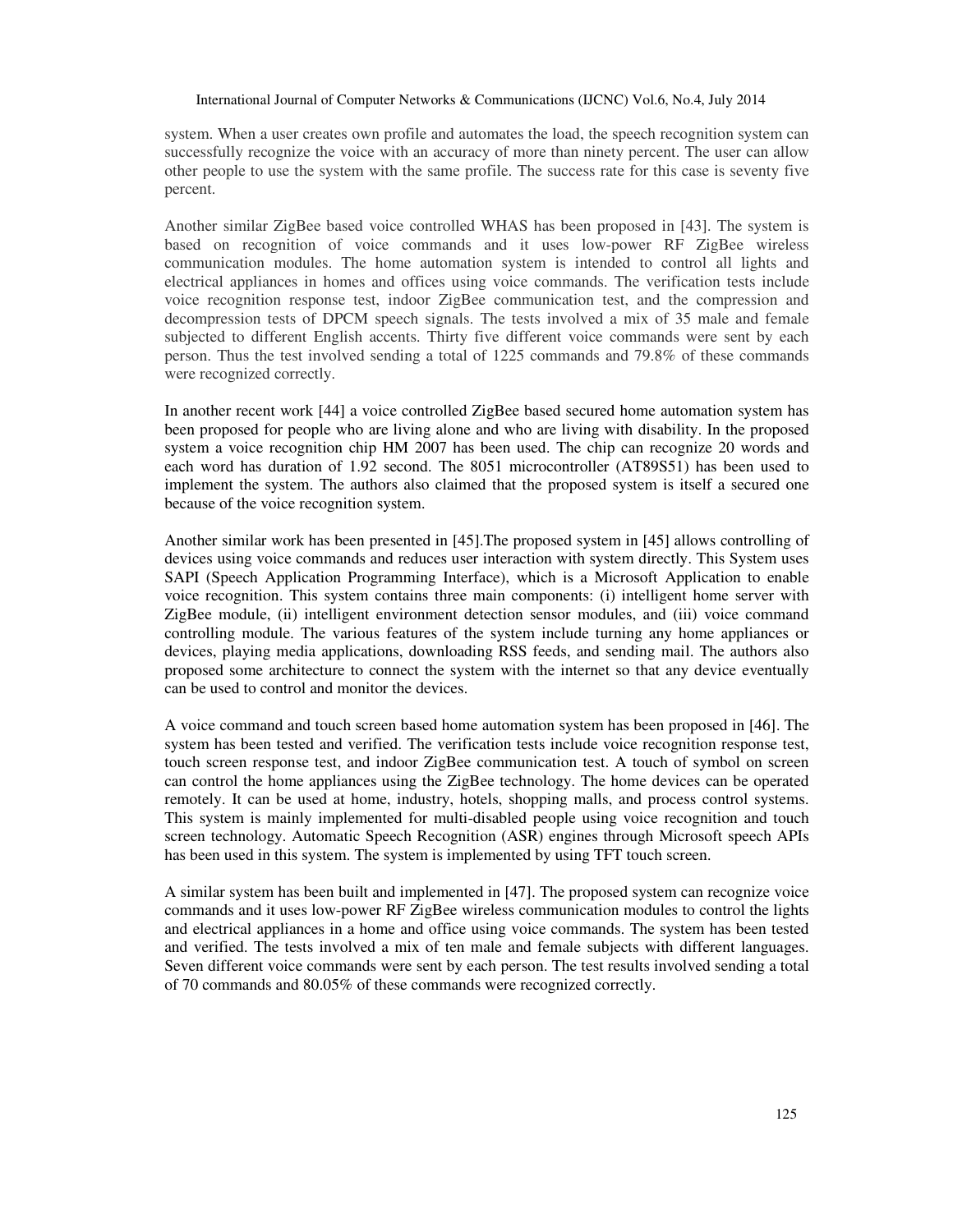### **5. THE CHALLENGES OF ZIGBEE BASED HOME AUTOMATION SYSTEMS**

Although the ZigBee technology is considered as the most popular technology for WHAS, it has some challenges too. Some of the challenges are as follows:

- Resource Constraint: The sensors (or nodes) used in WHAS have limited resources (i.e., limited processing power, low memory, and limited battery).
- Limited Range: The ZigBee has limited transmission range and multihop communication is required to increase the range of a ZigBee network.
- Technological Limitation: The ZigBee technology depends on the physical layer and medium access control layer of IEEE 802.15.4 standard.
- Interferences: The WHAS has to co-exist with other systems operating in the same free band called Industrial Scientific and Medical (ISM) bands. Hence the communication of WHAS can be interfered by other systems (i.e., Bluetooth, WiFi, cordless phone, and microwave oven) operating in the same frequency band.
- Internet Connectivity: For remote monitoring the WHAS may need to have internet connectivity.

In order to cope with the resource constraint problem nodes (or sensor) with higher processing power need to be used in WHAS. By using existing ZigBee technology the resource constraint problem can also be solved to some extent. As mentioned before ZigBee defines two device types namely RFD and FFD. The FFDs have higher processing power compared to the RFDs. Hence, to overcome the resource constraints a WHAS should include more FFD devices and few RFD devices. The limited battery constraint is not a major issue for ZigBee technology because the ZigBee device consumes less power compared to other competing technologies like Bluetooth and WiFi. Hence, the ZigBee based WHAS lasts longer compared to other technologies based WHAS. It has been claimed in [48] that the operating life of a typical ZigBee network is 100-1000 days. On the hand the operating life of WiFi is 5-10 days and the same for Bluetooth is 1-7 days. There have been a number of published investigations on this issue. One of these investigations has been reported in [49]. In this work the performances of a ZigBee based WHAS have been compared with those of WiFi and Bluetooth based WHAS. The authors argued that many home automation systems use WiFi and Bluetooth for WHAS. But, the power consumption is very high for these two technologies. This kind of high power consumption has made these two technologies unsuitable for WHAS applications, where a longer operating life is highly desirable. The experimental results published in [49] show that the ZigBee technology based WHAS can operate for longer time compared to its counterparts. The authors have suggested the ZigBee based WHAS for the applications, where longer operating life is an important issue.

The limited range of the ZigBee based WHAS can be easily extended by using ZigBee router. The ZigBee Alliance has already defined the functionalities for a ZigBee router. According to the ZigBee specifications a FFD device can be configured as a router. Moreover, the ZigBee based WHAS can be easily connected to the internet, which in turn overcomes its limited range constraint. Some recent investigations have been conducted to extend the range of a ZigBee network. In [50] the investigators have proposed the SKY65336 and SKY65337 ZigBee front-end modules to extend the range of a ZigBee device. It has been shown that the range of a ZigBee device can be extended up to 543 meter and 923 meter by using the SKY65336 and SKY65337 modules respectively. Some amplifiers are already in market that can also be used with a ZigBee device to increase its range up to 4000 meter [51].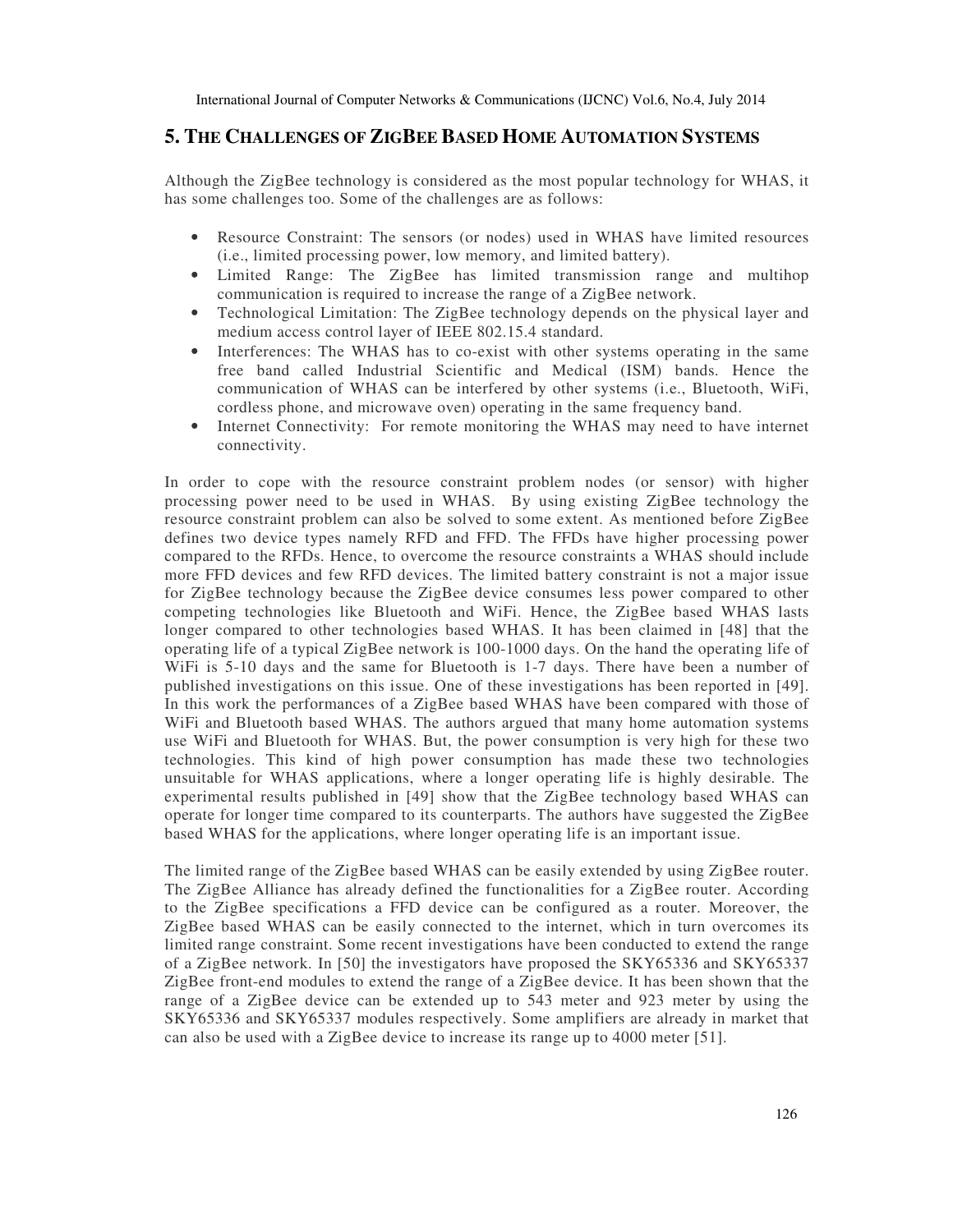One major technological limitation of the ZigBee protocol arises from its dependency on the IEEE 802.15.4 standard upon which the ZigBee networking and applications are hosted in. The ZigBee Alliance does not have any control on the IEEE 802.15.4 standard. However, the people who served in the IEEE 802.15 Working Group are also deeply involved in designing the ZigBee standard. A close tie is required between the ZigBee Alliance and IEEE 802.15.4 Standardization Committee to keep track of the changes made in the IEEE 802.15.4 standard in future.

The coexistence of the ZigBee based WHAS with other system is also an issue. This issue has been addressed by the researchers in several works. One such type of investigation has been reported in [52]. In that work the authors have argued that WHAS operates in a microwave radio band, which may be shared by several home appliances in a home. For example, laptops, wireless routers, cordless phones, and microwave ovens occupy the 2.4 GHz band that is located in the same operating band of WHAS. Hence, the interoperability of these home appliances with the WHAS presents a significant challenge for the home automation system designer. The authors have performed several laboratory experiments to study the coexistence of WHAS with wireless card equipped laptop and microwave oven. The system performance has been evaluated based on the measurement of Packet Delivery Ratio (PDR) metric. The results show that the presence of the home appliances significantly affects the performance of WHAS. A solution to this problem has been reported in [53]. In that investigation a ZigBee based home automation system and a WiFi based network have been integrated through a common home gateway. The home gateway provides network interoperability, a simple and flexible user interface, and remote access to the system. The same work has shown that a successful co-existence and interoperability of Wi-Fi and ZigBee in a real home automation system is possible if the system is carefully designed.

In order to connect the ZigBee based WHAS with the internet a suitable gateway is a must. Several researches have been carried to design such gateways. Two-tier architecture of home control system (HCS) based on ZigBee multi-hop mesh network has been presented in [54]. In this work the basic data acquisition, processing functions, and the architecture of the proposed gateway have been designed and fabricated. The proposed gateway supports three interfaces namely (a) ZigBee based wireless access interface, (b) Bluetooth based local interface, and (c) GPRS based remote interface. The hardware architecture and protocol software as well as the communication control method have been proposed for this gateway. The proposed gateway's performances have been tested under a constructed test environment. The performance results show that the proposed gateway is convenient for WHAS.

A similar work has been presented in [55], which is a ZigBee based embedded remote control system. The system also runs on an embedded board rather than on a PC. The paper describes the running and configuration procedures of the system on the embedded board. Since the embedded Web Server uses common gateway interface (CGI) to communicate with other modules in the system, the CGI program is also used in this work. The software design of the ZigBee is based on TI's Z-stack, and the ZigBee modules are implemented by TI's CC2430. The testing system can be used from any remote places via an Internet interface and a browser. The control modules can be communicated via wireless mode. Therefore, the proposed system can be considered as a promising candidate for home automation applications, remote industrial control areas, and remote patient monitoring system.

Another gateway has been proposed in [56] where an automation system has been designed to switch ON, OFF and get to know the status of home appliances by using ZigBee from a remote location. The home appliances are connected to the ports of a microcontroller board and their status are passed to the home server. The combination of NetBeans and Embedded C is used for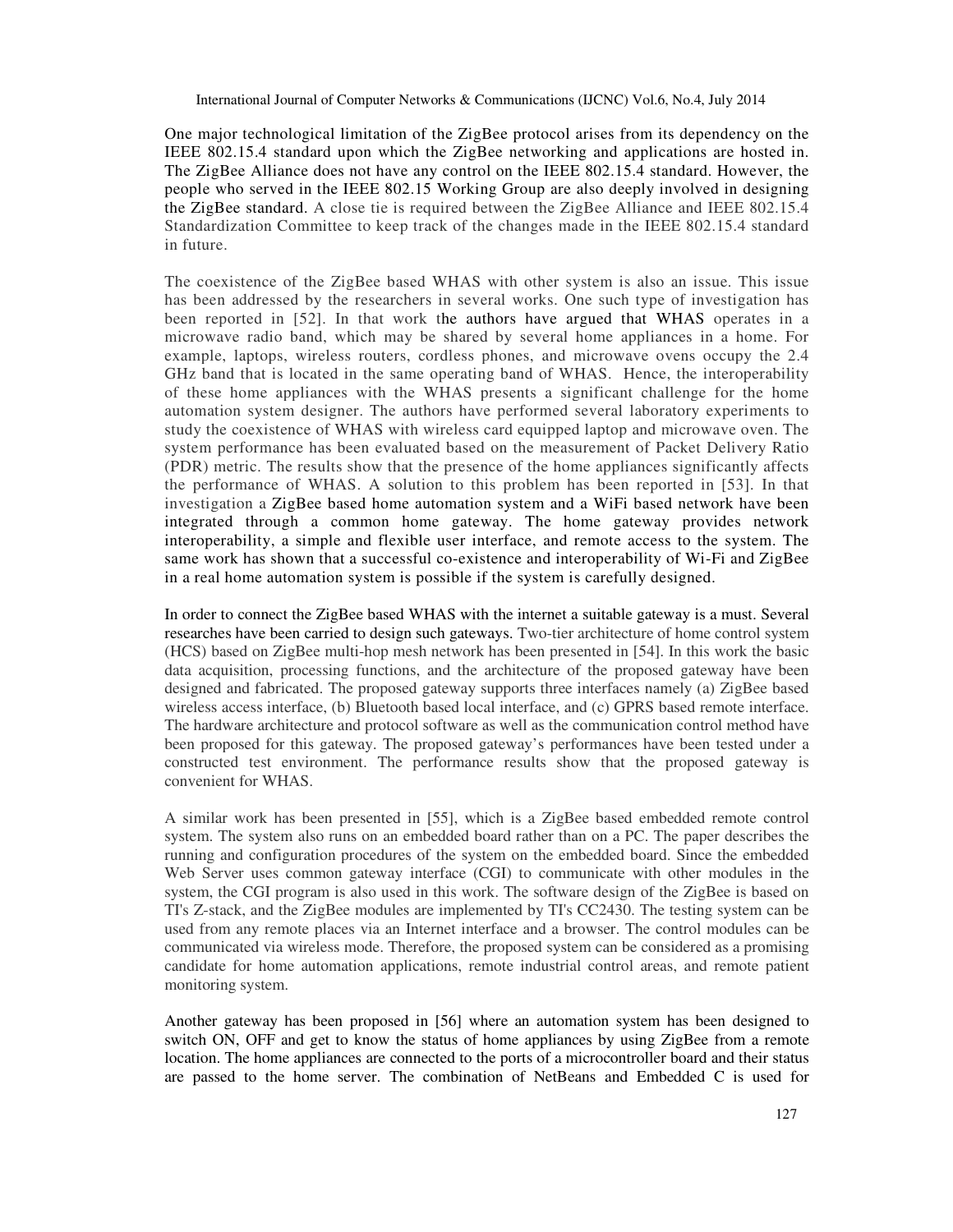monitoring and controlling software. The home appliances can be monitored and accessed remotely by a user via SMS or EMAIL.

In addition to the above mentioned constraints the ZigBee based WHAS has some other problems too. Orphan node is one of them [57]. This problem arises because of the addressing scheme used in the ZigBee technology. In ZigBee, a device (with a permanent 64-bit MAC address) is said to join a network when it can successfully obtain a 16-bit network address from a parent device. Parent devices calculate addresses for their child devices by a distributed addressing assignment scheme. This assignment is easy to implement, but it restricts the number of children of a device and the depth of a network. The ZigBee address assignment policy is too conservative and thus usually making the utilization of the address pool poor. Those devices that cannot receive network addresses will be isolated from the network and become orphan nodes. A solution to this problem has been proposed in [58].

Like any other wireless system the ZigBee network has security issues and this issue is very important for the ZigBee based WHAS application where security is an important issue (i.e., home security system). The ZigBee is unreliable to various wireless mesh protocol network attacks and penetration. Other drawback of the ZigBee based WHAS is the cost of installation. The current homes must be retrofitted somewhat to accommodate ZigBee, which may drive initial costs up.

Although the ZigBee based WHAS has still some limitations to be solved, it is still considered more suitable technology for WHAS compared to other technologies. Several investigations have already proved this claim. For example, one major advantage of the ZigBee is that it can be easily interfaced with different types of microcontroller. This issue has been addressed in [59]. In this work different microcontrollers have been used in a ZigBee based WHAS. Four popular microcontrollers were used to investigate memory requirements and power consumption such as ARM, x51, HCS08, and Coldfire. The authors have claimed that the ZigBee technology is interoperable with these microcontrollers and this is an essential feature of WHAS. The interoperability of the ZigBee and other microcontrollers has also been investigated in [60]. A system consists of different relays, ZigBee module CC2520, and microcontroller AT89S52. The authors also investigated the data rate and coverage area in indoor and outdoor applications. They also have compared the performances of the proposed system with that of another system implemented by Bluetooth. The authors have shown that the ZigBee based system outperforms the other Bluetooth based system.

### **6. CONCLUSIONS**

In this work, a technical overview of the ZigBee technology has been presented. The main features of the ZigBee technology have been highlighted in this paper. Although the ZigBee has numerous applications, we limit this effort only to its application in WHAS. The performances of the ZigBee based WHAS have been compared with those of other competing technologies including Z-Wave, Insteon, Waveins, WiFi, and Bluetooth. It has been shown that the ZigBee based WHAS outperforms other technology based WHAS. A comprehensive survey work on the ZigBee based WHAS has been presented in this paper. Some limitations and challenges of the ZigBee based WHAS have also been listed in this paper. Based on this survey work we can conclude that the ZigBee can be considered as the most suitable technology WHAS compared to other existing technologies. But, there are still some challenges of ZigBee based WHAS that are still under investigations.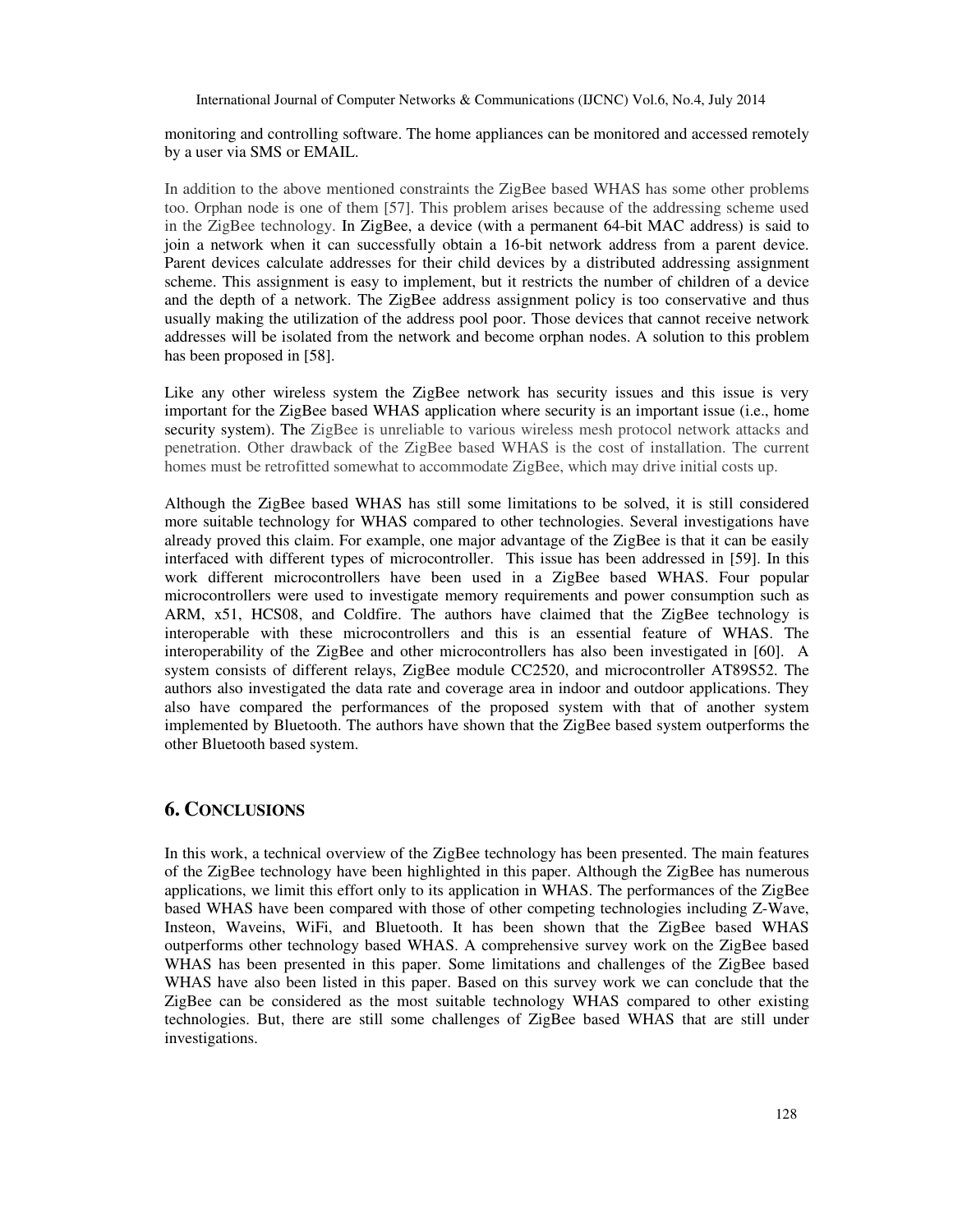#### **References**

- [1] A.J. Bernheim Brush, Bongshin Lee, Ratul Mahajan, Sharad Agrawal, Stefan Saroiu, Collin Dixon,(2011) ,"Home Automation in the Wild: Challenges and Opportunities", Proceedings of ACM CHI Conference on Human Factors o Computing System, May 7-12, Vancouver, BC, Canada
- [2] ABI Research on home automation available at http://www.abirearch.com
- [3] Richard Harper, " Inside the Smart Home", Springer-Verlag London Limited (2003)
- [4] Juile A Kietz, Shwetak N. Patel, Brian Jones, Ed Price, Elizabeth D. Mynatt, Greogory A. Abowd, (2008) "The Georgia Tech aware Home", The 26th CHI Conference, April 5-10, Florence, Italy, pp. 3675-3680
- [5] TiiuKoskela and Kaosa-vaananen-vainio-Mattila, (2004) "Evolution towards smart home environments:empirical evaluation of three users interfaces, International Journal of Personal and Ubiquitous Computing, July, Vol. 8, No. 3-4, pp. 234-240
- [6] Daine J. Cook and Sajal K. Das, (2005) "Smart Home Environments: Technology, Protocols, andapplications", Wiley series of Parallel and Distributed Computing (kindle Edition, pp. 273-294
- [7] Tom Rodden and Steve Benford,(2003) " The evolution of buildings and implications for the design of ubiquitous domestic environments", Proceedings of the SIGCHI Conference on Human Factors in Computing Systems, April 5-10, Fort Lauderdale, Florida, pp. 9-16
- [8] Home security systems, home security products, and home alarm systems available at http://www.adt.com
- [9] W. Keith Edwards, Rebecaa E. Grinter, Ratul Mahajan, and David Wetherall,(2011)" Advancing thestate of home networking", Communication of ACM, Vol. 5, No.6, July, pp. 62-71
- [10] Forest and Sullivan, "North American Home Automation Market", available at http://www.forest.com/sublib
- [11] Intile S.S., (2002) "Designing a home of the future", IEEE Pervasive Computing, Vol. 1, No.2, pp. 76- 82
- [12] Scott Davidoff, Min Kyung Lee, Charles Yiu, John Zimmerman, and Anind K. Dey,(2006) " Principlesof smart home control", Proceedings of the 8th International Conference on Ubiquitous Computing, 17-21 September, pp. 19-34.
- [13] Carles Gomez and Joseph Paradells,(2010) "Wireless Home Automation Networks: A survey of Architectural and Technologies", IEEE Communication Magzine, June, pp. 92-101
- [14] A.J. D. Rathnayaka, V.M. Poddar, (2011)" Evaluation of Wireless Home Automation Technologies", Proceedings of the 5th International Conference on Digital Ecosystems and Technologies, May 31, 2011, Daejeon, Korea, pp. 76-81
- [15] Frost and Sullivan, "Innovation and Affordability open up home automation to alarge audience" available at http://www.frost.com/prod/servlet/press-release-pag?docid=273090581
- [16] The Z-Wave technology available at http://www.z-wavealliance.org/technology
- [17] P. Darbee, "INSTEON: The Details", 2005-2013 available at www.insteon.com
- [18] http://www.radiocomms.com.au/products/42985-Wavenis-Open-Standard-Alliance
- [19] https://www.bluetooth.org
- [20] http://www.wi-fi.org/
- [21] https://www.zigbee.org/
- [22] The IEEE 802.15.4 standard available at http://standards.ieee.org/getieee802/download/802.15.4d-2009.pdf
- [23] IPv6 over Low power WPAN (6lowpan) available at http://datatracker.ietf.org/wg/6lowpan/
- [24] http://www.enocean-alliance.org/en/home/
- [25] http://www.thetrackit.com/library/UWB%20Defin.pdf
- [26] Dechuan Chen and MeifangWabg,(2006) "A home security ZigBee network for remote monitoring application", Proceedings of IET International Conference on Wireless, Mobile, and Multimedia networks", November 6-9, Hangzhou , China, pp. 1-4
- [27] ManaseePatil and S.R.N. Reddy, (2013) "Design and Implementation of Home/Office Automation System based on Wireless Technologies", International Journal of Computer Application, Vol. 69,No.6, October , pp. 19-22
- [28] V. Sathya Narayanan1 and S. Gayathri, "Design of Wireless Home automation and security system using PIC Microcontroller", International Journal of Computer Applications in Engineering Sciences, Vol. 3, special issue, pp. 135-140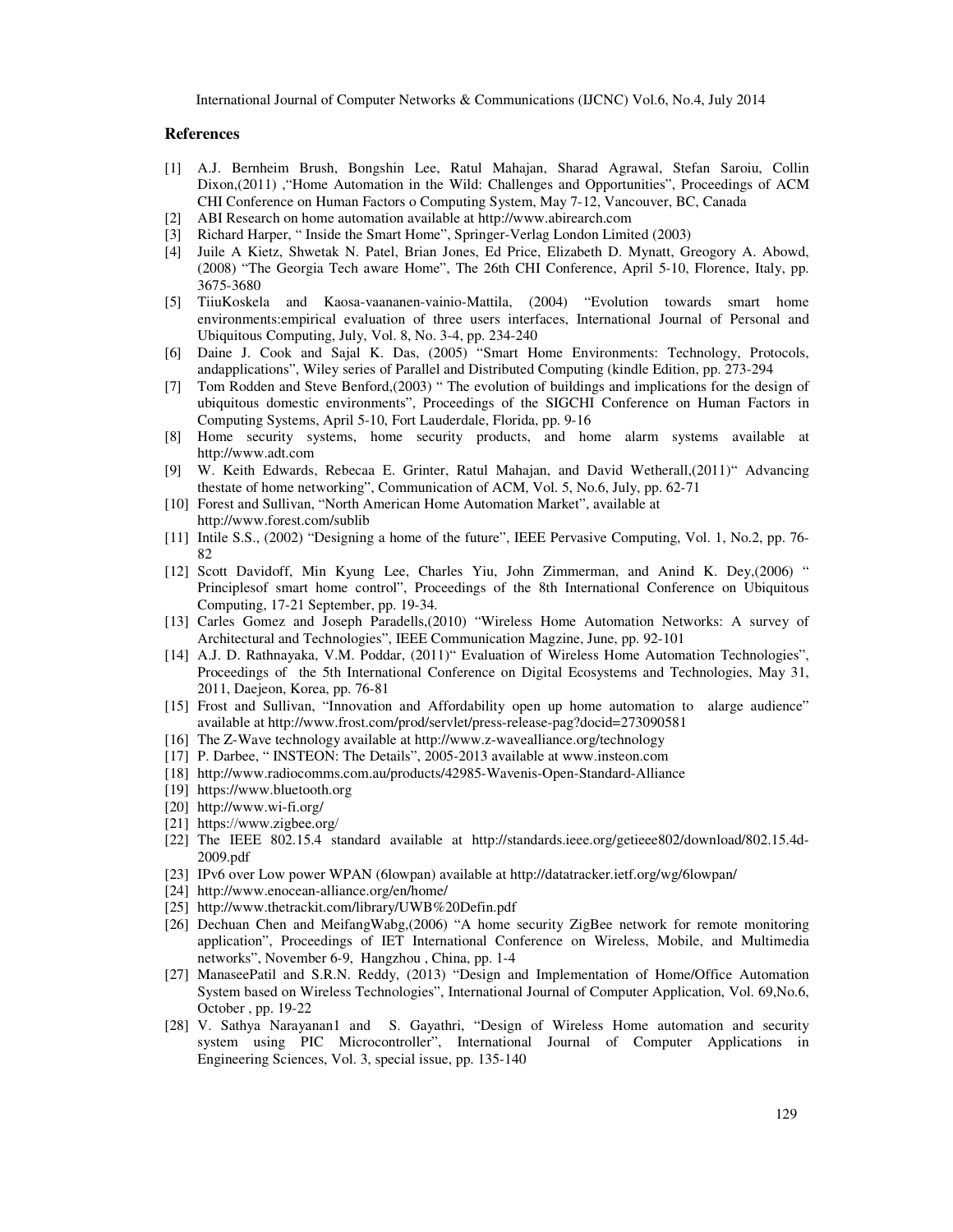- [29] Woo-Choo Park and Myung-Hyun Yoon, (2006)" The Implementation of Indoor Location System to Control ZigBee Home Network", Proceedings of International Joint Conference SICR-ICASE", October 18-21, Busan, South Korea, pp. 2158-2161
- [30] Kawamoto, R., Emon , T., Sakata, S., and Youasa, K., (2007)" Energy efficient sensor control scheme for Home Networks based on DLNA-ZigBee Gateway Architecture", Proceedings of the First International Global Information Infrastructure Symposium, July 2-6, 2007, Marrakech, Morocco, pp. 73-79
- [31] Zhang Shunyang, Xu Du, Jiang Yongping,() Wang Riming, " Realization of Home Remote Controlnetworks based on ZigBee", Proceedings of the 8th International Conference on Electronic Measurements and Instrumentations, August 16-18, Xiang, China, pp. 4-344-4-348
- [32] Jan Hou, Wu Cang dong, Zhongjia Yuan, Jiyuan Tan, " Research of Intelligent Home Security Surveillance System based on ZigBee", Proceedings of the Initial Symposium on Intelligent Information Technology Application Workshops, December 21-22, Shanghai, pp. 554-557
- [33] Jianfeng Wu, and Hubin Qin, (2008)" The deisgn of wireless intelligent home system based on ZigBee", Proceedings of the 11th IEEE International Conference on Communication Technology, November 11-12, HagZhau, pp. 73-76
- [34] Chunglong Zhang, Min Zhang, Young Sheng Su, and Weillian Wang, (2012) " Smart home design based on ZigBee wireless sensor network", Proceedings of the 7th International ICST Conference on Communications and networking, Kun Ming, pp. 463-466
- [35] Jui-Yu Chang, Tao-Yuan, Min-Hsing Hung, and Yen-Wei Chang, (2007) "A ZigBee based Power Monitoring System with Direct Load Control Capabilities", Proceedings of IEEE International Conference on Networking, Sensing, and Control, April 15-17, London, 2007, pp. 895-900
- [36] Ying-Wen Bai and Chi-Huang Hang, " Remote Power ON/OFF control and current measurementfor home electric outlets based on a low-power embedded board and ZigBee Communication", Proceedings of IEEE International Symposium on Consumer Electronics, April 14-16, Vilamoura, pp.1-4
- [37] Jin Sung Byum, BoungjuJeon, Junyoung Noh, and Youngil Kim, " An Intelligent self-adjusting sensor for smart home services based on ZigBee Communiation", IEEE Transaction on Consumer Eletronics, Vol. 58, No. 3, pp. 799-802
- [38] Chihhsiong Shih and Bwo-cheng Liang, " A model driven software framework for ZigBee based energy saving systems", Proceedings of the 3rd International Conference on Intelligent Systems, modeling and Simulation, February 8-10, Kota Kinabaiu, pp. 487-492
- [39] Karia Deepak, JaypalBavisker, Raj Makwana and PanchatNiraj,(2013) " Performance analysis of ZigBee based load control and power monitoring system", Proceedings of the InternationalConference on Advances in Computing, Communications, and Informatics, Myshore, August, 25, 2013, pp. 1779- 1484.
- [40] Jieming Zhu, Xuecai, Yucang Yang, and Hang Li, (2010)" Developing a voice control system forZigBee based home automation", Proceedings of IEEE International Conference on network Infrastructure and Digital Content, September 24-26, Beijing, 2010, pp. 7737-741
- [41] Y.B. Krishna and S. Nagendram,(2012)" ZigBee Based Voice Control System for Smart Home", International Journal on Computer Technology and Applications, Vol. 3, no. 1 , pp. 163-168
- [42] Gananasekar, A.K., Jayarelu, P., and V. Nagrajan,(2012) "Speech recognition based wireless automation of home with fault identification for physically challenged", Proceedings of International Conference on Communications and Signal Processing, April 4-5 2012, Chennai, pp. 128- 132
- [43] Al Shueili, H. and Sen Gupta G, Mukhopadhyaya, (2001)" Voice recognition based wireless home automation system", Proceedings of the International Conference on Mechatronics , May 17-19, Kualalumpur, pp. 1-6
- [44] Dhawan S. Thakur and Aditi Sharma,(2013)" Voice Recognition Wireless Home Automation System based on ZigBee"IOSR Journal of Electronic and Communication Engineering, Vol. 6, No. 1 May-June 2013, pp. 65-75.
- [45] MitaliPatil, AshwiniBedare, and VarshaPacharne,(2013) "The Design and Implementation of VoiceControlled Wireless Intelligent Home Automation System Based on ZigBee", International Journal of Advanced Research in Computer Science and Software Engineering, Vol. 3, No. 4, April 2013, pp. 307-310
- [46] T. Kirankumar, and B. Bhavani,(2013) " A Sustainable Automated System for Elderly People Using Voice Recognition and Touch Screen Technology", International Journal of Science andResearch (IJSR), Vol. 2, No. 8, August 2013, pp. 265-267